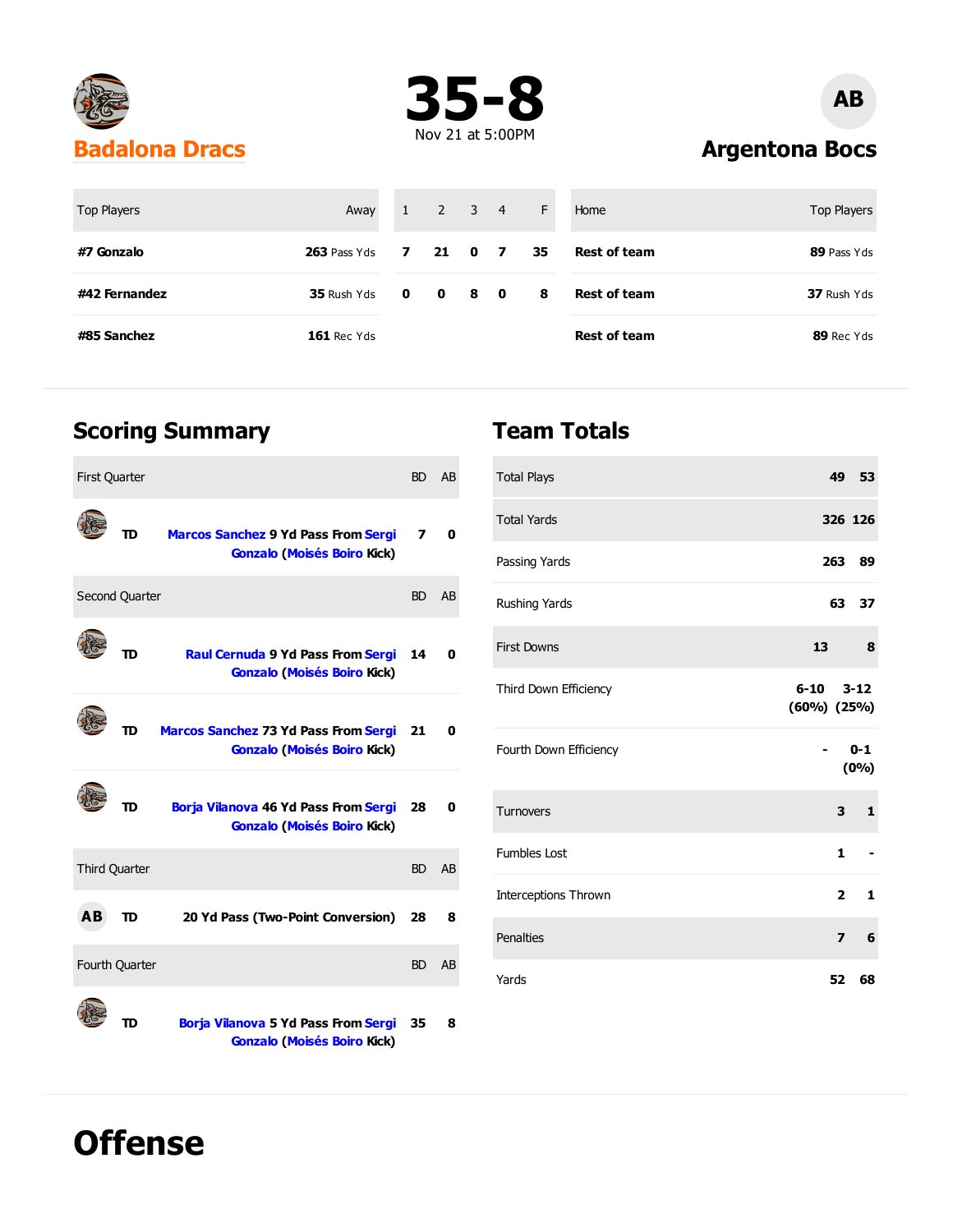| Passing          | Comp/Att Yds TD         |       |                |                | Int Long 2PT            |  |
|------------------|-------------------------|-------|----------------|----------------|-------------------------|--|
| Passing          | Comp/Att Yds TD         |       |                |                | Int Long 2PT            |  |
| #7 S. Gonzalo    | 12 / 19 263             |       |                | 5 <sub>2</sub> | 73                      |  |
| Rest of team     | 0/3                     |       |                |                |                         |  |
| Rushing          |                         |       |                |                | Att Yds TD Long Fum 2PT |  |
| #42 J. Fernandez | 8                       | 35    |                | 15             |                         |  |
| #26 E. Morlans   | 6                       | 24    |                | 12             |                         |  |
| #7 S. Gonzalo    | $\overline{\mathbf{z}}$ | 4     |                | 5.             | 1                       |  |
| Receiving        |                         |       |                |                | Rec Yds TD Long Fum 2PT |  |
| #85 M. Sanchez   |                         | 6 161 | $\mathbf{2}$   | 73             |                         |  |
| #83 B. Vilanova  | $\overline{\mathbf{2}}$ | 51    | $\overline{2}$ | 46             |                         |  |
| #14 R. Cernuda   |                         | 3 36  |                | $1 \quad 14$   |                         |  |
| #17 D. Martínez  | 1                       | 15    | $\blacksquare$ | 15             |                         |  |

| Passing<br>Passing | Comp/Att Yds TD Int Long 2PT<br>Comp/Att Yds TD Int Long 2PT |                         |  |  |
|--------------------|--------------------------------------------------------------|-------------------------|--|--|
| Rest of team       | 6/18 89 1 1 26                                               |                         |  |  |
| Rushing            |                                                              | Att Yds TD Long Fum 2PT |  |  |
| Rest of team       |                                                              | 28 37 - 17 - 1          |  |  |
| Receiving          |                                                              | Rec Yds TD Long Fum 2PT |  |  |
| Rest of team       |                                                              | 6 89 1 26               |  |  |

### **Defense**

|                        |                         |                |                |                         |  |   | Tk Ast Sck TFL Sfty Int Fum Blks TD |  |
|------------------------|-------------------------|----------------|----------------|-------------------------|--|---|-------------------------------------|--|
| #10 E. Puplampu        | 5 <sub>1</sub>          |                |                | $\overline{\mathbf{2}}$ |  |   |                                     |  |
| #36 P. Tricas          | 4                       |                | $\overline{2}$ | 3                       |  |   |                                     |  |
| #29 P. Cunillera       | 4                       | $\overline{2}$ | 1              | 1                       |  |   |                                     |  |
| #1 M. Boiro            | 3                       | 1              |                |                         |  |   |                                     |  |
| #13 E. Sabater         | 3                       | 1              |                |                         |  |   |                                     |  |
| #31 M. Casajuana       | $\mathbf{2}$            | 1              |                |                         |  | 1 |                                     |  |
| #5 P. Sabaté           | $\overline{\mathbf{2}}$ | 3              |                |                         |  |   |                                     |  |
| #21 A. Luna            | $\overline{2}$          |                |                |                         |  |   |                                     |  |
| #50 Y. El Alami        | $\overline{\mathbf{2}}$ |                |                |                         |  |   |                                     |  |
| #55 F. Niubó<br>Moreno | $\overline{2}$          |                |                |                         |  |   |                                     |  |